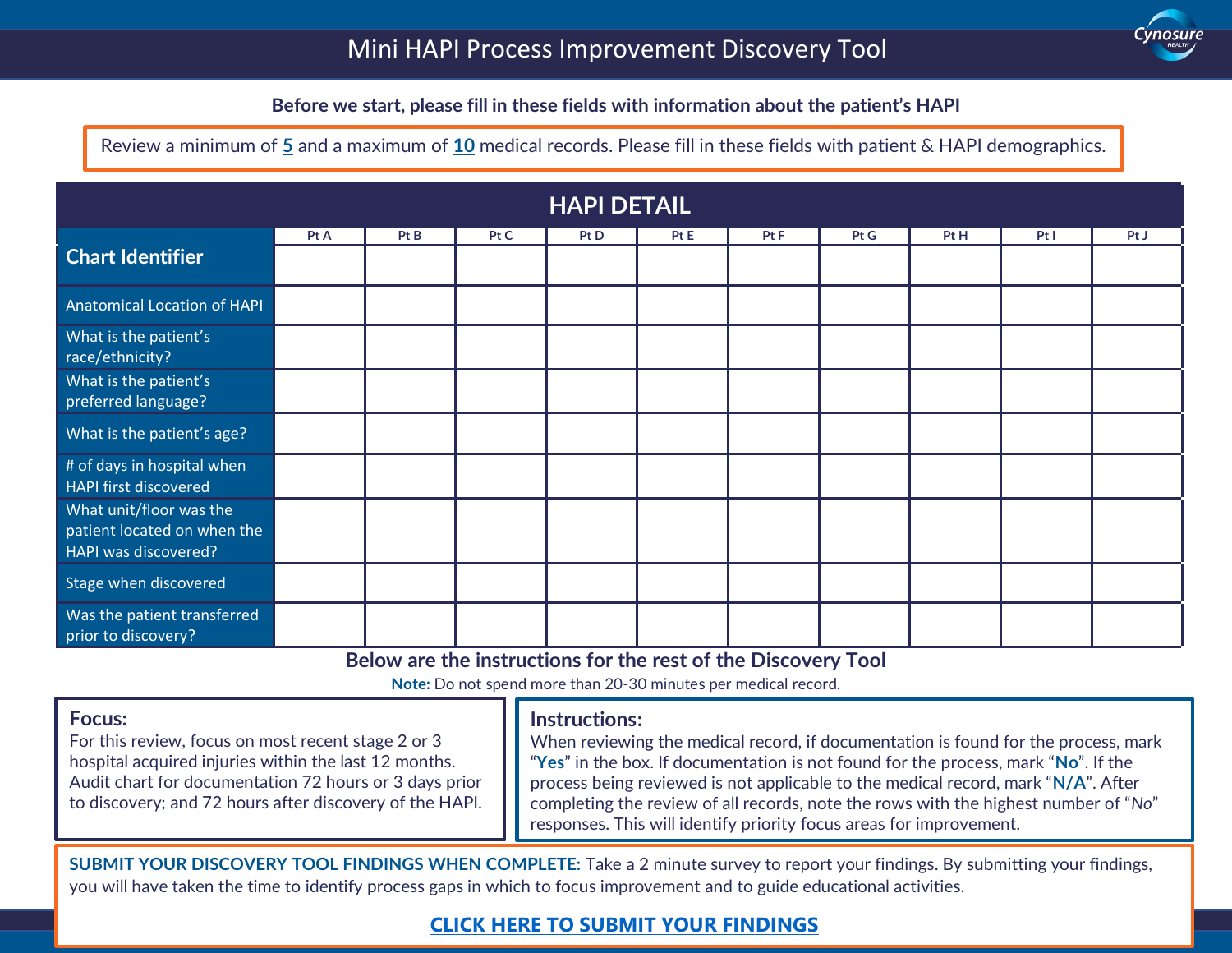$\ddot{}$ 



| <b>Chart Identifier</b> |                                                                                                              | Pt A | Pt B | Pt C | Pt D | Pt E | Pt F | Pt G | Pt H | PtI | Pt J |
|-------------------------|--------------------------------------------------------------------------------------------------------------|------|------|------|------|------|------|------|------|-----|------|
|                         |                                                                                                              |      |      |      |      |      |      |      |      |     |      |
|                         | <b>Risk Screening and Care Planning</b>                                                                      |      |      |      |      |      |      |      |      |     |      |
|                         | A standard HAPI risk screening tool was used to<br>assess this patient's risk.                               |      |      |      |      |      |      |      |      |     |      |
|                         | Individual risk factors are addressed in the plan<br>even if the total risk score is not high risk.          |      |      |      |      |      |      |      |      |     |      |
|                         | <b>Support Surface</b>                                                                                       |      |      |      |      |      |      |      |      |     |      |
|                         | Patient is on the appropriate support surface asap,<br>with 24 hours.                                        |      |      |      |      |      |      |      |      |     |      |
|                         | If the length of stay in ER was greater than 4 hrs.,<br>the patient is placed on specialty surface.          |      |      |      |      |      |      |      |      |     |      |
|                         | If the patient was in the OR or procedural area for<br>> 3 hrs, the patient is placed on specialty mattress. |      |      |      |      |      |      |      |      |     |      |
|                         | <b>Skin Assessment</b>                                                                                       |      |      |      |      |      |      |      |      |     |      |
|                         | Head to toe skin assessment is completed and<br>documented as soon as possible, or per hospital<br>policy.   |      |      |      |      |      |      |      |      |     |      |
|                         | Skin re-inspection is conducted per hospital policy.                                                         |      |      |      |      |      |      |      |      |     |      |
|                         | Redness is recognized before skin breakdown<br>occurs and is alleviated with pressure relief.                |      |      |      |      |      |      |      |      |     |      |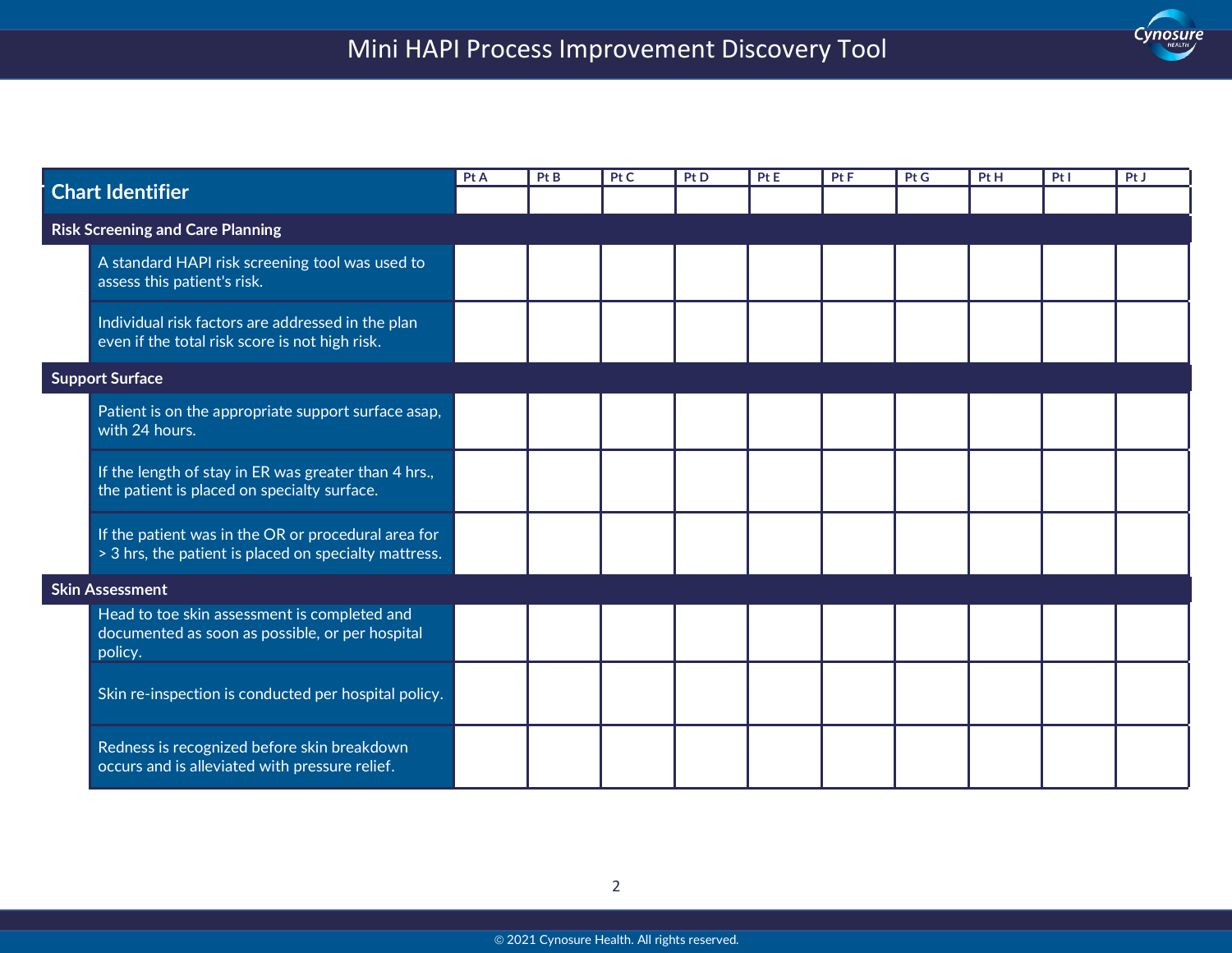# Mini HAPI Process Improvement Discovery Tool

 $\ddot{}$ 

| Cynosure |
|----------|
|          |

| <b>Chart Identifier</b> |                                                                                                                                                                             | Pt A | Pt B | Pt C | Pt D | Pt E | Pt F | Pt G | Pt H | PtI | PtJ |
|-------------------------|-----------------------------------------------------------------------------------------------------------------------------------------------------------------------------|------|------|------|------|------|------|------|------|-----|-----|
|                         |                                                                                                                                                                             |      |      |      |      |      |      |      |      |     |     |
| <b>Keep Moving</b>      |                                                                                                                                                                             |      |      |      |      |      |      |      |      |     |     |
|                         | Patient is mobilized to their highest ability.<br>Ambulatory patients are ambulated.                                                                                        |      |      |      |      |      |      |      |      |     |     |
|                         | If the patient is immobile, pressure redistribution is<br>documented Q 2 H.                                                                                                 |      |      |      |      |      |      |      |      |     |     |
|                         | If the patient is immobile, are they mobilized in a<br>way to prevent friction and shear.<br>(i.e. lifts and glide sheets are used)                                         |      |      |      |      |      |      |      |      |     |     |
|                         | If the patient is immobile or unconscious, heels are<br>floated.                                                                                                            |      |      |      |      |      |      |      |      |     |     |
|                         | Sacral foam dressing is in place to protect from<br>shear and moisture.                                                                                                     |      |      |      |      |      |      |      |      |     |     |
|                         | If not contraindicated, HOB elevation is not<br>greater than 30 degrees.                                                                                                    |      |      |      |      |      |      |      |      |     |     |
|                         | Incontinence/Moisture                                                                                                                                                       |      |      |      |      |      |      |      |      |     |     |
|                         | If incontinence is present as a problem, it is<br>managed optimally - external catheters, fecal<br>collection devices used if diarrhea present. Diapers<br>not used in bed. |      |      |      |      |      |      |      |      |     |     |
|                         | If incontinence or moisture is present, patient is<br>placed on a low air loss mattress or other<br>interventions are in place to manage micro-<br>climate.                 |      |      |      |      |      |      |      |      |     |     |
|                         | If incontinence or moisture is present, barrier<br>cream used.                                                                                                              |      |      |      |      |      |      |      |      |     |     |